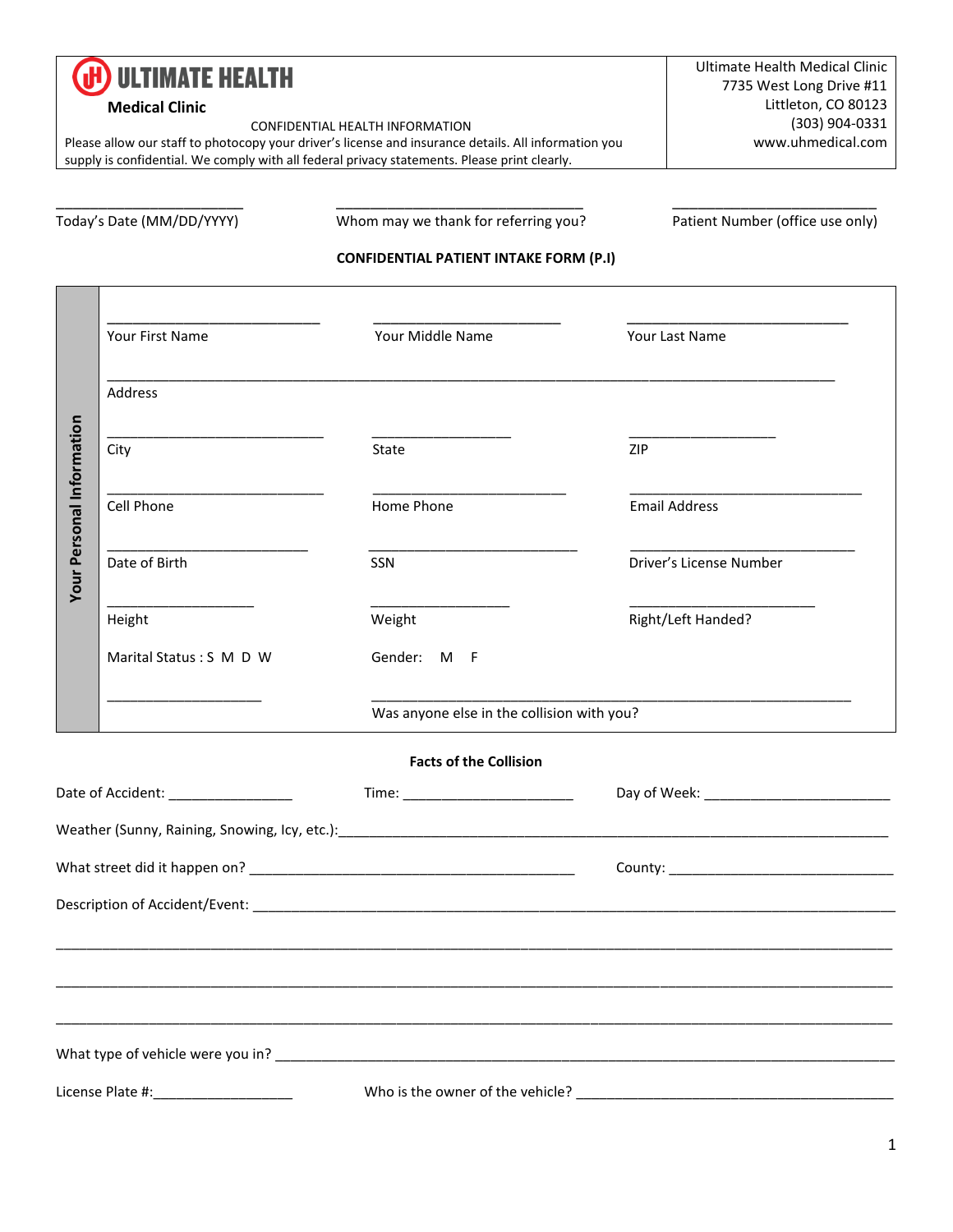| Your vehicle: ___________________<br>Approximate speeds:                                                                                                                                                                       |  |  |  |  |
|--------------------------------------------------------------------------------------------------------------------------------------------------------------------------------------------------------------------------------|--|--|--|--|
| Your driver's foot position (gas, brake, clutch, both, neither, etc): [14] Decree and according to the set of the set of the set of the set of the set of the set of the set of the set of the set of the set of the set of th |  |  |  |  |
|                                                                                                                                                                                                                                |  |  |  |  |
| Cost of repairing your car: ____________                                                                                                                                                                                       |  |  |  |  |
| Did either insurance company refer you to the garage that gave the estimate or where the car was repaired? ___________________________                                                                                         |  |  |  |  |
| Were you paid for vehicle damage? (Yes)_______ (No) ______                                                                                                                                                                     |  |  |  |  |
|                                                                                                                                                                                                                                |  |  |  |  |
|                                                                                                                                                                                                                                |  |  |  |  |
|                                                                                                                                                                                                                                |  |  |  |  |
|                                                                                                                                                                                                                                |  |  |  |  |
|                                                                                                                                                                                                                                |  |  |  |  |
|                                                                                                                                                                                                                                |  |  |  |  |
|                                                                                                                                                                                                                                |  |  |  |  |
| Did the police arrive? (Yes)____ (No)___                                                                                                                                                                                       |  |  |  |  |
|                                                                                                                                                                                                                                |  |  |  |  |
|                                                                                                                                                                                                                                |  |  |  |  |
|                                                                                                                                                                                                                                |  |  |  |  |
|                                                                                                                                                                                                                                |  |  |  |  |
|                                                                                                                                                                                                                                |  |  |  |  |
|                                                                                                                                                                                                                                |  |  |  |  |
|                                                                                                                                                                                                                                |  |  |  |  |
| Do you, or anyone else, have photographs of the accident scene, automobiles or your injuries? (Yes)__________ (No) ____________                                                                                                |  |  |  |  |
| If so, who? $\overline{\phantom{a}}$                                                                                                                                                                                           |  |  |  |  |
| Were any vehicles towed from the scene? (Yes) _____ (No) _____ If so, who's? (Mine) ________ (Other Driver's) __________                                                                                                       |  |  |  |  |
| <b>Information on Other Driver</b>                                                                                                                                                                                             |  |  |  |  |
|                                                                                                                                                                                                                                |  |  |  |  |
| Was this a company vehicle? (Yes)________ (No) ______                                                                                                                                                                          |  |  |  |  |
|                                                                                                                                                                                                                                |  |  |  |  |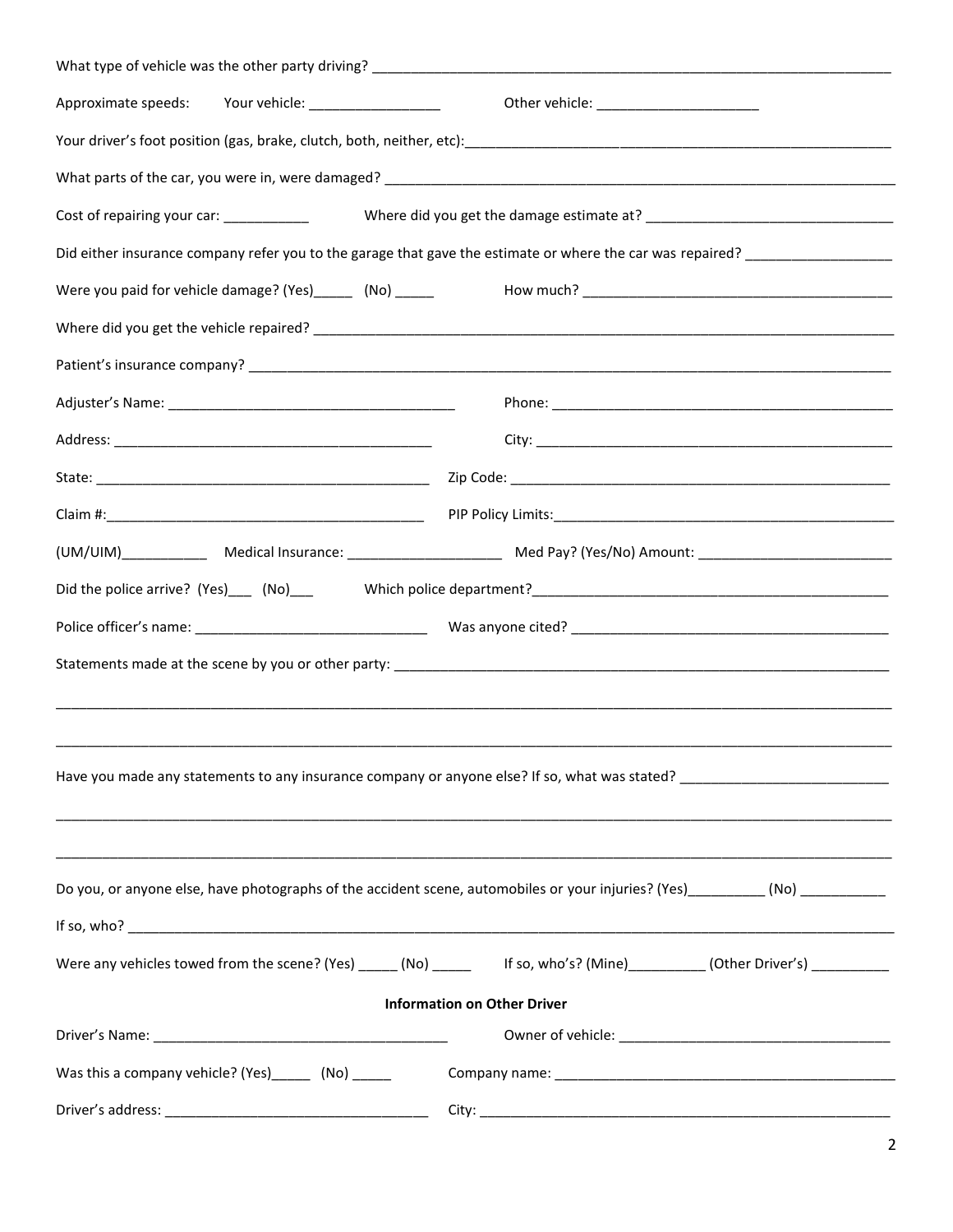|                                                                                         |                                    |                                           | Zip Code: ________________________                                                                                                     |
|-----------------------------------------------------------------------------------------|------------------------------------|-------------------------------------------|----------------------------------------------------------------------------------------------------------------------------------------|
|                                                                                         |                                    |                                           |                                                                                                                                        |
| Driver's Insurance Company: ___________________________                                 |                                    |                                           |                                                                                                                                        |
|                                                                                         |                                    |                                           |                                                                                                                                        |
|                                                                                         |                                    |                                           |                                                                                                                                        |
|                                                                                         |                                    |                                           |                                                                                                                                        |
|                                                                                         |                                    |                                           |                                                                                                                                        |
|                                                                                         |                                    |                                           | Do you believe that any of the following were defective and resulted in either the accident itself or a worsening of your injuries?    |
|                                                                                         |                                    |                                           | (Road Signs) __________ (Roads) __________ (Traffic Signal) _________ (Brakes) ___________ (Seat Belt) ____________ (Seat) ___________ |
|                                                                                         |                                    |                                           |                                                                                                                                        |
| $\Box$ Unknown                                                                          |                                    |                                           |                                                                                                                                        |
| Which of the following do you suffer from now, which you did not prior to the accident? |                                    |                                           |                                                                                                                                        |
| $\square$ Headaches                                                                     | $\square$ Dizziness                |                                           | $\Box$ Difficulty concentrating                                                                                                        |
| $\Box$ Long term memory loss                                                            | $\square$ Short term memory loss   |                                           | $\square$ Amnesia                                                                                                                      |
| $\square$ Loss of consciousness at scene                                                | $\Box$ "Blackouts" since collision |                                           | $\Box$ Forgetting ATM or PIN #s                                                                                                        |
| $\Box$ Reading problems                                                                 | $\Box$ Writing problems            |                                           | $\Box$ Typing problems                                                                                                                 |
| $\square$ Apathy                                                                        | $\Box$ Irritability                |                                           | $\square$ Sleep disturbances                                                                                                           |
| $\square$ Personality changes                                                           | $\square$ Emotional difficulties   |                                           | $\Box$ Relationship difficulties                                                                                                       |
| $\square$ Blurred vision                                                                |                                    | $\Box$ Photophobia (sensitivity to light) | $\square$ Vision changes                                                                                                               |
| $\square$ Intolerance to alcohol                                                        | $\square$ Intolerance to heat      |                                           | $\square$ Intolerance to cold                                                                                                          |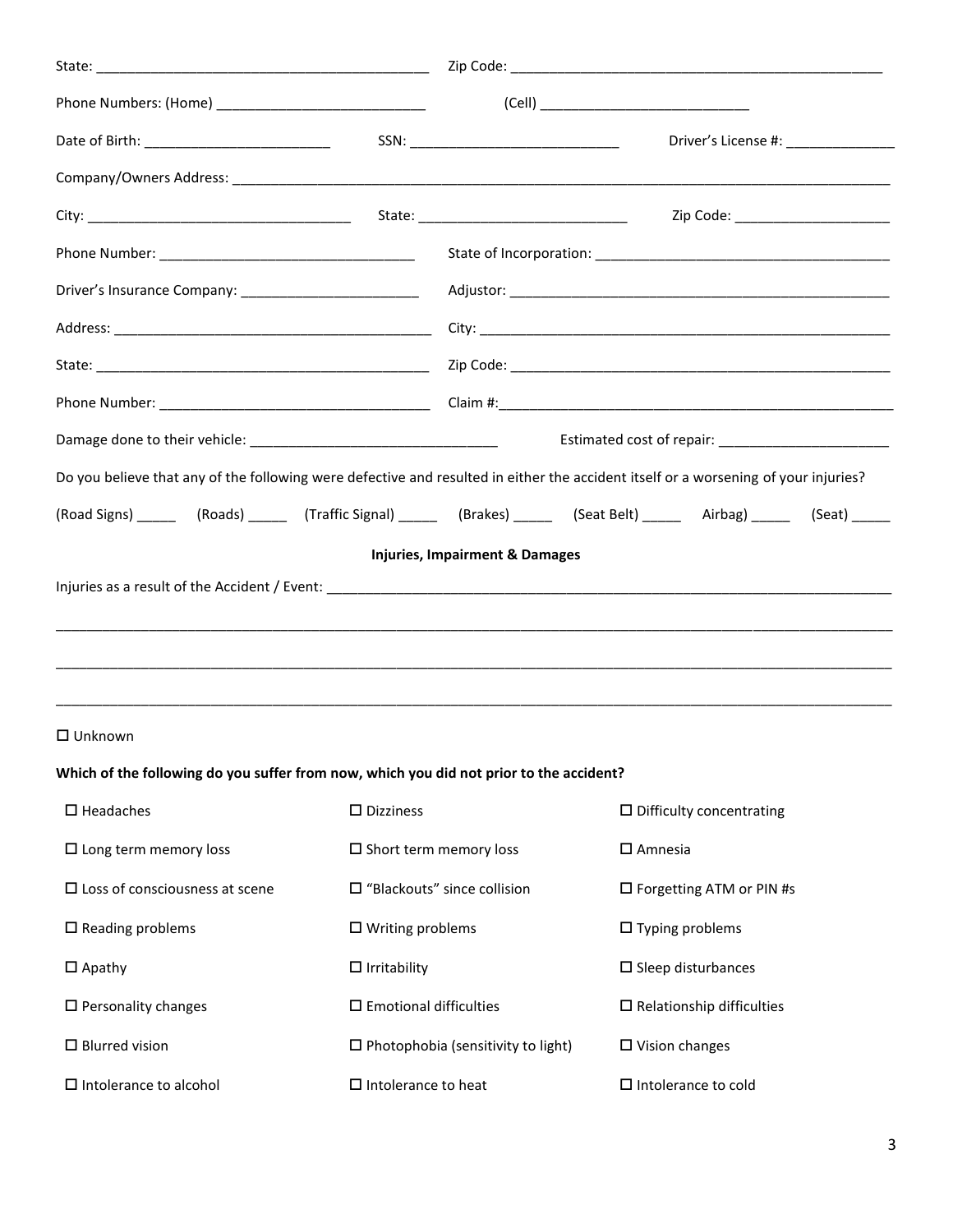| $\Box$ Impaired comprehension                                                                                                                                                                                    | $\Box$ Impaired learning                                              | $\Box$ Attention impairment                     |  |  |
|------------------------------------------------------------------------------------------------------------------------------------------------------------------------------------------------------------------|-----------------------------------------------------------------------|-------------------------------------------------|--|--|
| $\square$ Loss of libido<br>$\square$ Missing periods of time                                                                                                                                                    |                                                                       | $\square$ Speech difficulties                   |  |  |
| $\square$ Concussion in collision                                                                                                                                                                                | $\square$ Nausea                                                      | $\square$ Vomiting                              |  |  |
| $\Box$ Extreme thirst since collision                                                                                                                                                                            | $\square$ Fatigue                                                     | $\Box$ Menstrual irregularities                 |  |  |
| $\Box$ Tinnitus (ringing in ears)                                                                                                                                                                                | $\square$ Noise intolerance                                           | $\square$ Loss of coordination                  |  |  |
| $\square$ Bumping into objects in view                                                                                                                                                                           | $\square$ Loss of balance                                             | $\Box$ Fluid in ears                            |  |  |
| $\square$ Hearing loss                                                                                                                                                                                           | $\Box$ Vertigo (spinning sensation)                                   | $\square$ Increased symptoms in crowds          |  |  |
| $\square$ Anxiety                                                                                                                                                                                                | $\square$ Depression                                                  | $\Box$ Insomnia                                 |  |  |
| $\square$ Flashbacks to accidents scene                                                                                                                                                                          | $\Box$ Intrusive thoughts of accident                                 | $\square$ Nightmares since collision            |  |  |
| $\square$ Unusual behavior since collision                                                                                                                                                                       | $\square$ Social withdrawal                                           | $\square$ Panic attacks                         |  |  |
| $\Box$ Thoughts of death/suicide                                                                                                                                                                                 | □ Weight loss/gain __________ lbs                                     | $\square$ Loss of taste/smell                   |  |  |
| $\square$ Blackouts with neck movements                                                                                                                                                                          | $\square$ Dizziness with neck movements                               | $\Box$ "Clunk" sound with moving neck           |  |  |
| $\square$ Jaw pain                                                                                                                                                                                               | $\Box$ Clicking in jaw                                                | $\Box$ Pain with chewing                        |  |  |
| Numbness/Tingling/Weakness in arms                                                                                                                                                                               | $\mathsf{R}$<br>L<br>Yes<br>No                                        |                                                 |  |  |
| Numbness/Tingling/Weakness in legs                                                                                                                                                                               | $\mathsf L$<br>Yes<br>No<br>$\mathsf{R}$                              |                                                 |  |  |
|                                                                                                                                                                                                                  | Did the seatbelt bruise                                               |                                                 |  |  |
| Head/Body position:                                                                                                                                                                                              | you?<br>$\square$ Straight<br>$\Box$ Right                            | $\Box$ Left rotated $\Box$ Up<br>$\square$ Down |  |  |
| Was the type of impact of the vehicles:                                                                                                                                                                          | rotated<br>$\square$ Head on<br>$\Box$ Left side<br>$\Box$ Right side | $\Box$ Oblique angle $\Box$ Rear end            |  |  |
| Where was the headrest located before impact? OUpper back OMid neck OMid head OUpper head<br>$\square$ None<br>Did your head or body strike anything inside the car? LYes LINo If so, what?<br>LINO If so, what? |                                                                       |                                                 |  |  |
| Did you lose consciousness? $\Box$ Yes $\Box$ No                                                                                                                                                                 | Did the items in the car get displaced? If so,                        |                                                 |  |  |
| Did your airbag(s) deploy? $\Box$ Yes $\Box$ No<br>Did your seats break? OYes ONo                                                                                                                                |                                                                       |                                                 |  |  |
| <b>Ambulance Companies</b>                                                                                                                                                                                       |                                                                       |                                                 |  |  |
| Company<br>1.                                                                                                                                                                                                    | From<br>Date                                                          | <u>To</u>                                       |  |  |

2. \_\_\_\_\_\_\_\_\_\_\_\_\_\_\_\_\_\_\_\_\_\_\_\_\_\_\_\_\_\_\_\_\_\_\_\_\_\_\_\_\_\_\_\_\_\_\_\_\_\_\_\_\_\_\_\_\_\_\_\_\_\_\_\_\_\_\_\_\_\_\_\_\_\_\_\_\_\_\_\_\_\_\_\_\_\_\_\_\_\_\_\_\_\_\_\_\_\_\_\_\_\_\_

4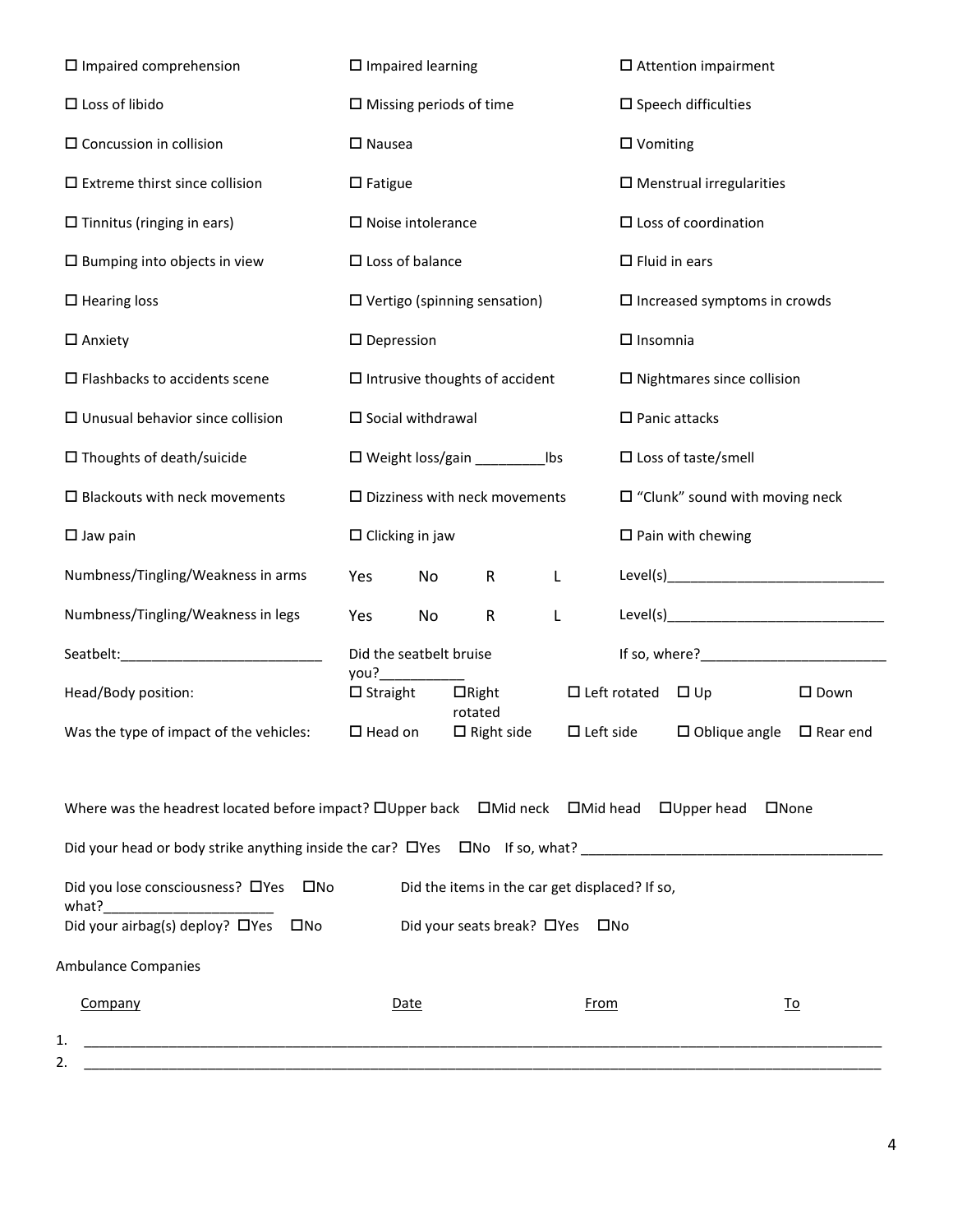#### **Impaired Activities**

Circle all activities which have been impaired in any way by the accident in question.

| Daily Activities                                                                                                    |                    |                                        |                                            |                      |
|---------------------------------------------------------------------------------------------------------------------|--------------------|----------------------------------------|--------------------------------------------|----------------------|
| bathing/showering                                                                                                   | bending            | brushing teeth                         | dressing                                   | driving car          |
| vacationing                                                                                                         | dining out         | movie going                            | standing                                   | sitting              |
| sexual relations                                                                                                    | lifting            | church events                          | child care                                 | religious activities |
| washing hair                                                                                                        | eating             | moving                                 | reading                                    | shaving              |
| shopping                                                                                                            | watching TV        | sleeping                               | traveling                                  | social events        |
| Domestic Activities (Activities within the home)                                                                    |                    |                                        |                                            |                      |
| bending                                                                                                             | cooking            | ironing                                | housecleaning                              | laundry              |
| washing dishes                                                                                                      | vacuuming          | dusting                                | interior painting                          | decorating           |
| Household Activities (Activities outside the home)                                                                  |                    |                                        |                                            |                      |
| trimming bushes                                                                                                     | gardening          | tree trimming                          | mowing lawn                                | yard work            |
| exterior painting                                                                                                   | car washing        | landscaping                            | house maintenance                          | farm activities      |
| <b>Work Activities</b>                                                                                              |                    |                                        |                                            |                      |
| sitting                                                                                                             | standing           | lifting                                | using telephone                            | computer work        |
| reading                                                                                                             | bending            | typing                                 | writing                                    | child care           |
| <b>Hobby Activities</b>                                                                                             |                    |                                        |                                            |                      |
| aerobic exercises                                                                                                   | archery            | backpacking                            | bowling                                    | badminton            |
| baseball                                                                                                            | basketball         | basketry                               | bicycling                                  | boxing               |
| card playing                                                                                                        | camping            | dancing                                | fencing                                    | fishing              |
| flying                                                                                                              | football           | gardening                              | golf                                       | handball             |
| gymnastics                                                                                                          | health clubs       | hockey                                 | hunting                                    | judo                 |
| horseback riding                                                                                                    | ice skating        | karate                                 | painting                                   | yoga                 |
| jogging/running                                                                                                     | photography        | racquetball                            | rafting                                    | sailing              |
| mountain climbing                                                                                                   | sewing             | snow skiing                            | swimming                                   | walking              |
| musical instruments                                                                                                 | volleyball         | water skiing                           | water sports                               | weight lifting       |
| Activities which you have performed despite pain, due to financial, family or personal needs (Duties under Duress): |                    |                                        |                                            |                      |
| □Work                                                                                                               | <b>I</b> Education | □Domestic (Activities within the home) | $\Box$ Household (Duties outside the home) |                      |

\_\_\_\_\_\_\_\_\_\_\_\_\_\_\_\_\_\_\_\_\_\_\_\_\_\_\_\_\_\_\_\_\_\_\_\_\_\_\_\_\_\_\_\_\_\_\_\_\_\_\_\_\_\_\_\_\_\_\_\_\_\_\_\_\_\_\_\_\_\_\_\_\_\_\_\_\_\_\_\_\_\_\_\_\_\_\_\_\_\_\_\_\_\_\_\_\_\_\_\_\_\_\_\_\_\_\_\_

\_\_\_\_\_\_\_\_\_\_\_\_\_\_\_\_\_\_\_\_\_\_\_\_\_\_\_\_\_\_\_\_\_\_\_\_\_\_\_\_\_\_\_\_\_\_\_\_\_\_\_\_\_\_\_\_\_\_\_\_\_\_\_\_\_\_\_\_\_\_\_\_\_\_\_\_\_\_\_\_\_\_\_\_\_\_\_\_\_\_\_\_\_\_\_\_\_\_\_\_\_\_\_\_\_\_\_\_

\_\_\_\_\_\_\_\_\_\_\_\_\_\_\_\_\_\_\_\_\_\_\_\_\_\_\_\_\_\_\_\_\_\_\_\_\_\_\_\_\_\_\_\_\_\_\_\_\_\_\_\_\_\_\_\_\_\_\_\_\_\_\_\_\_\_\_\_\_\_\_\_\_\_\_\_\_\_\_\_\_\_\_\_\_\_\_\_\_\_\_\_\_\_\_\_\_\_\_\_\_\_\_\_\_\_\_\_

\_\_\_\_\_\_\_\_\_\_\_\_\_\_\_\_\_\_\_\_\_\_\_\_\_\_\_\_\_\_\_\_\_\_\_\_\_\_\_\_\_\_\_\_\_\_\_\_\_\_\_\_\_\_\_\_\_\_\_\_\_\_\_\_\_\_\_\_\_\_\_\_\_\_\_\_\_\_\_\_\_\_\_\_\_\_\_\_\_\_\_\_\_\_\_\_\_\_\_\_\_\_\_\_\_\_\_\_

\_\_\_\_\_\_\_\_\_\_\_\_\_\_\_\_\_\_\_\_\_\_\_\_\_\_\_\_\_\_\_\_\_\_\_\_\_\_\_\_\_\_\_\_\_\_\_\_\_\_\_\_\_\_\_\_\_\_\_\_\_\_\_\_\_\_\_\_\_\_\_\_\_\_\_\_\_\_\_\_\_\_\_\_\_\_\_\_\_\_\_\_\_\_\_\_\_\_\_\_\_\_\_\_\_\_\_\_

\_\_\_\_\_\_\_\_\_\_\_\_\_\_\_\_\_\_\_\_\_\_\_\_\_\_\_\_\_\_\_\_\_\_\_\_\_\_\_\_\_\_\_\_\_\_\_\_\_\_\_\_\_\_\_\_\_\_\_\_\_\_\_\_\_\_\_\_\_\_\_\_\_\_\_\_\_\_\_\_\_\_\_\_\_\_\_\_\_\_\_\_\_\_\_\_\_\_\_\_\_\_\_\_\_\_\_\_

\_\_\_\_\_\_\_\_\_\_\_\_\_\_\_\_\_\_\_\_\_\_\_\_\_\_\_\_\_\_\_\_\_\_\_\_\_\_\_\_\_\_\_\_\_\_\_\_\_\_\_\_\_\_\_\_\_\_\_\_\_\_\_\_\_\_\_\_\_\_\_\_\_\_\_\_\_\_\_\_\_\_\_\_\_\_\_\_\_\_\_\_\_\_\_\_\_\_\_\_\_\_\_\_\_\_\_\_

Past motor vehicle accidents, workers compensation claims, or other claims of any sort:<br>
Fast motor vehicle accidents, workers compensation claims, or other claims of any sort:<br>
The sort contains and solven and solven and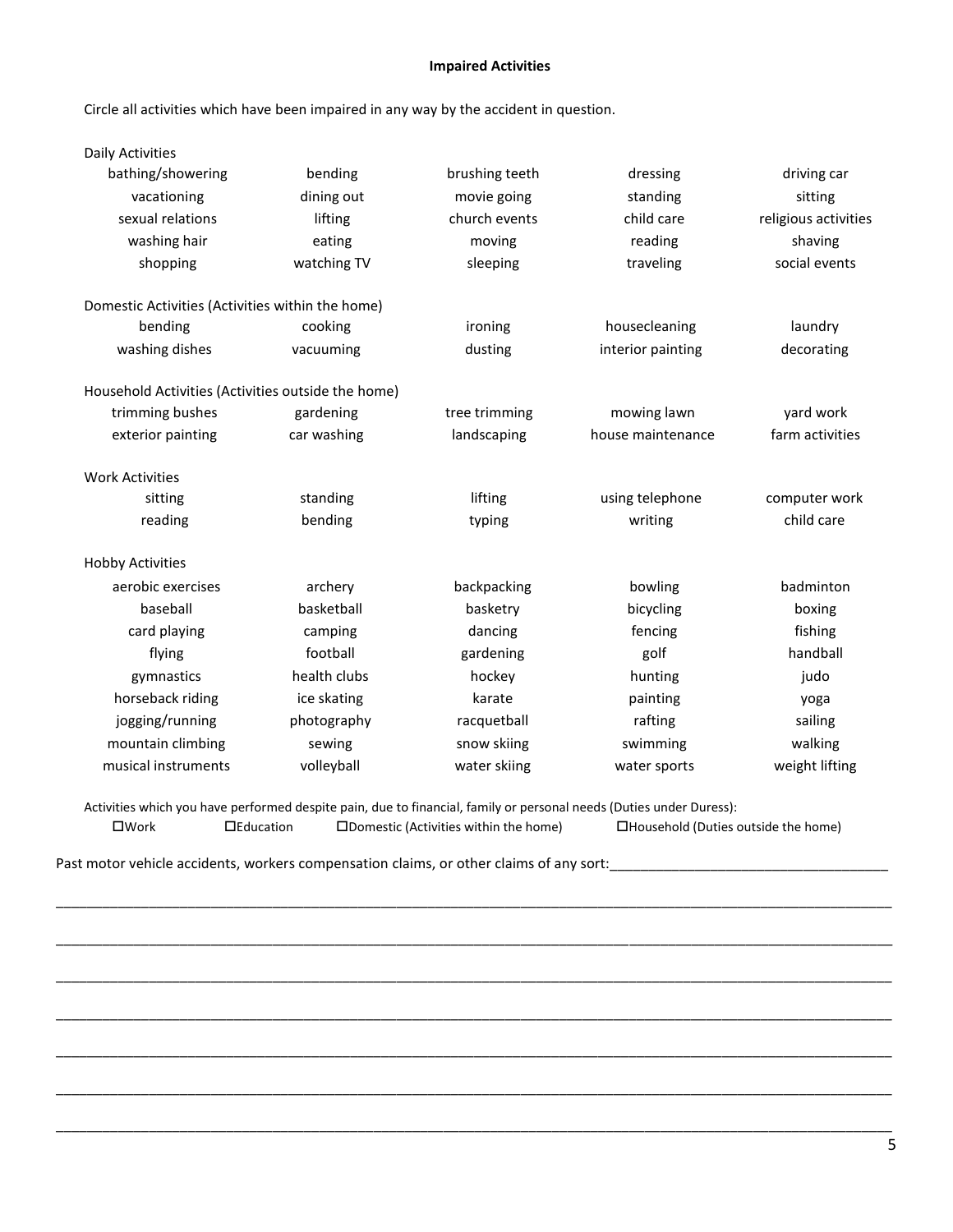| Name<br>' your regular doctor:<br>: OT<br>ັ    |                                                     | Phone: |                                     |                             |
|------------------------------------------------|-----------------------------------------------------|--------|-------------------------------------|-----------------------------|
| Addre<br>ັບ<br>______<br>______<br>___________ | $\overline{\phantom{a}}$<br>ıτν<br>ີ<br>___________ | _____  | $+$ n $+$ n<br>state<br>___________ | Zip Code<br>_______________ |

List all other past doctors or other health care providers (medical and alternative) you have seen and include their addresses, the dates or time periods in which you saw them, the reasons for seeing them, the types of treatment given to you, and whether they might have any information that would help us compare your present health with your health before the collision (excluding those noted above).

| ◠      |  |  |
|--------|--|--|
| ∍<br>ັ |  |  |
| 4      |  |  |

List, as carefully and accurately as you can, all injuries, illnesses, or medical conditions you have had in your life, even if they have no similarity to the injuries that you received in this collision. Include the approximate dates, the cause of the injuries, the doctors who treaded you and whether you fully recovered from these problems. If any lawsuit or claim was made for any of those injuries please state.

\_\_\_\_\_\_\_\_\_\_\_\_\_\_\_\_\_\_\_\_\_\_\_\_\_\_\_\_\_\_\_\_\_\_\_\_\_\_\_\_\_\_\_\_\_\_\_\_\_\_\_\_\_\_\_\_\_\_\_\_\_\_\_\_\_\_\_\_\_\_\_\_\_\_\_\_\_\_\_\_\_\_\_\_\_\_\_\_\_\_\_\_\_\_\_\_\_\_\_\_\_\_\_\_\_\_\_\_

\_\_\_\_\_\_\_\_\_\_\_\_\_\_\_\_\_\_\_\_\_\_\_\_\_\_\_\_\_\_\_\_\_\_\_\_\_\_\_\_\_\_\_\_\_\_\_\_\_\_\_\_\_\_\_\_\_\_\_\_\_\_\_\_\_\_\_\_\_\_\_\_\_\_\_\_\_\_\_\_\_\_\_\_\_\_\_\_\_\_\_\_\_\_\_\_\_\_\_\_\_\_\_\_\_\_\_\_

\_\_\_\_\_\_\_\_\_\_\_\_\_\_\_\_\_\_\_\_\_\_\_\_\_\_\_\_\_\_\_\_\_\_\_\_\_\_\_\_\_\_\_\_\_\_\_\_\_\_\_\_\_\_\_\_\_\_\_\_\_\_\_\_\_\_\_\_\_\_\_\_\_\_\_\_\_\_\_\_\_\_\_\_\_\_\_\_\_\_\_\_\_\_\_\_\_\_\_\_\_\_\_\_\_\_\_\_

\_\_\_\_\_\_\_\_\_\_\_\_\_\_\_\_\_\_\_\_\_\_\_\_\_\_\_\_\_\_\_\_\_\_\_\_\_\_\_\_\_\_\_\_\_\_\_\_\_\_\_\_\_\_\_\_\_\_\_\_\_\_\_\_\_\_\_\_\_\_\_\_\_\_\_\_\_\_\_\_\_\_\_\_\_\_\_\_\_\_\_\_\_\_\_\_\_\_\_\_\_\_\_\_\_\_\_\_

\_\_\_\_\_\_\_\_\_\_\_\_\_\_\_\_\_\_\_\_\_\_\_\_\_\_\_\_\_\_\_\_\_\_\_\_\_\_\_\_\_\_\_\_\_\_\_\_\_\_\_\_\_\_\_\_\_\_\_\_\_\_\_\_\_\_\_\_\_\_\_\_\_\_\_\_\_\_\_\_\_\_\_\_\_\_\_\_\_\_\_\_\_\_\_\_\_\_\_\_\_\_\_\_\_\_\_\_

\_\_\_\_\_\_\_\_\_\_\_\_\_\_\_\_\_\_\_\_\_\_\_\_\_\_\_\_\_\_\_\_\_\_\_\_\_\_\_\_\_\_\_\_\_\_\_\_\_\_\_\_\_\_\_\_\_\_\_\_\_\_\_\_\_\_\_\_\_\_\_\_\_\_\_\_\_\_\_\_\_\_\_\_\_\_\_\_\_\_\_\_\_\_\_\_\_\_\_\_\_\_\_\_\_\_\_\_

\_\_\_\_\_\_\_\_\_\_\_\_\_\_\_\_\_\_\_\_\_\_\_\_\_\_\_\_\_\_\_\_\_\_\_\_\_\_\_\_\_\_\_\_\_\_\_\_\_\_\_\_\_\_\_\_\_\_\_\_\_\_\_\_\_\_\_\_\_\_\_\_\_\_\_\_\_\_\_\_\_\_\_\_\_\_\_\_\_\_\_\_\_\_\_\_\_\_\_\_\_\_\_\_\_\_\_\_

\_\_\_\_\_\_\_\_\_\_\_\_\_\_\_\_\_\_\_\_\_\_\_\_\_\_\_\_\_\_\_\_\_\_\_\_\_\_\_\_\_\_\_\_\_\_\_\_\_\_\_\_\_\_\_\_\_\_\_\_\_\_\_\_\_\_\_\_\_\_\_\_\_\_\_\_\_\_\_\_\_\_\_\_\_\_\_\_\_\_\_\_\_\_\_\_\_\_\_\_\_\_\_\_\_\_\_\_

\_\_\_\_\_\_\_\_\_\_\_\_\_\_\_\_\_\_\_\_\_\_\_\_\_\_\_\_\_\_\_\_\_\_\_\_\_\_\_\_\_\_\_\_\_\_\_\_\_\_\_\_\_\_\_\_\_\_\_\_\_\_\_\_\_\_\_\_\_\_\_\_\_\_\_\_\_\_\_\_\_\_\_\_\_\_\_\_\_\_\_\_\_\_\_\_\_\_\_\_\_\_\_\_\_\_\_\_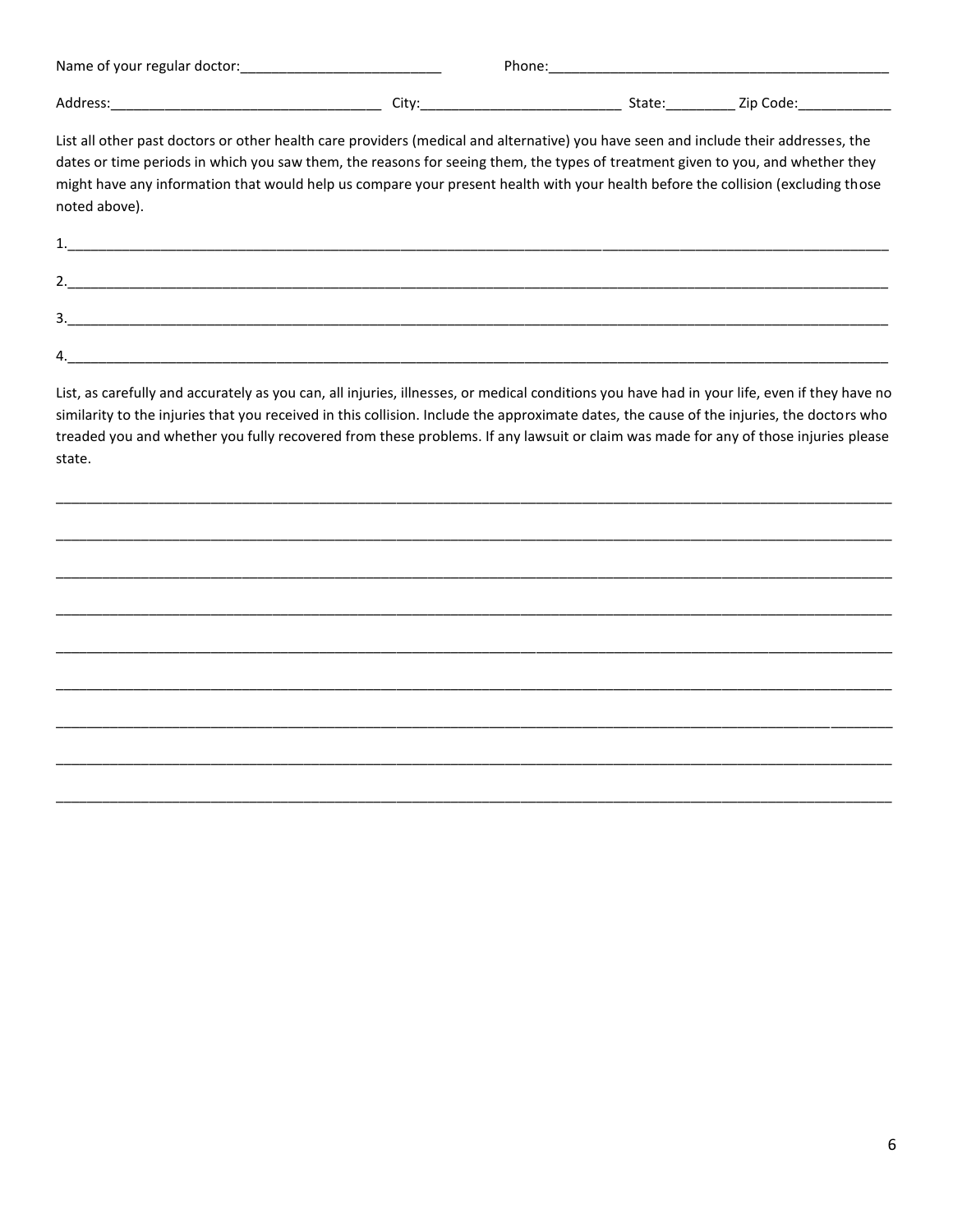| Ultimate Health Medical Center | <b>Neck Disability Index</b> |
|--------------------------------|------------------------------|
|                                |                              |

Patient Name:\_\_\_\_\_\_\_\_\_\_\_\_\_\_\_\_\_\_\_\_\_\_\_\_\_\_\_\_ Signature:\_\_\_\_\_\_\_\_\_\_\_\_\_\_\_\_\_\_\_\_\_\_\_\_\_\_\_\_\_ Date:\_\_\_\_\_\_\_\_\_\_\_\_\_\_\_\_\_

This questionnaire has been designed to give the doctor information as to how your neck pain has affected your ability to manage everyday life. Please answer every section and mark in each section only ONE box which applies to you. We realize you may consider that two of the statements in any one section relate to you, **but please just mark the box which MOST CLOSELY describes your problem.**

#### **Section 1 – Pain Intensity**

 $\Box$  I have no pain at the moment

- $\Box$  The pain is mild at the moment
- $\square$  The pain comes and goes and is moderate
- $\square$  The pain is moderate and does not vary much
- $\square$  The pain is severe but it comes and goes
- $\square$  The pain is severe and does not vary much

## **Section 2 – Personal Care (Washing, Dressing, etc.)**

 $\square$  I can look after myself without causing extra pain

 $\square$  I can look after myself normally but is causes extra pain

 $\Box$  It is painful to look after myself and I am slow and careful

 $\Box$  I need some help but manage most of my personal care

- $\square$  I need help every day in most aspects of self-care
- $\square$  I do not get dressed, I was with difficulty and stay in bed

## **Section 3 – Lifting**

 $\square$  I can lift heavy weights without extra pain

 $\square$  I can lift heavy weights but it gives extra pain

 $\square$  Pain prevents me from lifting heavy weights off the floor but I can manage if they are conveniently positioned, e.g. on a table  $\square$  Pain prevents me from lifting heavy weights but I can manage light to medium weights if they are conveniently positioned

 $\Box$  I can lift very light weights

 $\Box$  I cannot lift or carry anything at all

## **Section 4 – Reading**

 $\Box$  I can read as much as I want to with no pain in my neck

 $\Box$  I can read as much as I want to with slight pain in my neck

 $\Box$  I can read as much as I want to with moderate pain in my neck  $\Box$  I cannot read as much as I want because of moderate pain in my neck

 $\square$  I cannot read as much as I want because of severe pain in my neck

## **Section 5 – Headaches**

 $\Box$  I have no headaches at all

 $\square$  I have slight headaches which come infrequently

 $\square$  I have moderate headaches which come infrequently

 $\square$  I have moderate headaches which come frequently

- $\square$  I have severe headaches which come frequently
- $\Box$  I have headaches almost all of the time

# **Section 6 – Concentration**

 $\Box$  I can concentrate fully when I want to with no difficulty

 $\Box$  I can concentrate full with I want to with slight difficulty

 $\square$  I have a fair degree of difficulty in concentrating when I want to

 $\square$  I have a lot of difficulty in concentrating when I want to

 $\square$  I have a great deal of difficulty in concentrating when I want to

## **Section 7 – Work**

 $\Box$  I can do as much work as I want to

- $\Box$  I can only do my usual work, but no more
- $\Box$  I can do most of my usual work, but no more
- $\Box$  I cannot do my usual work

 $\Box$  I can hardly do any work at all

 $\square$  I cannot do any work at all

# **Section 8 – Driving**

 $\Box$  I can drive my car without neck pain

 $\Box$  I can drive my car as long as I want with slight pain in my neck  $\square$  I can drive my car as long as I want with moderate pain in my neck

 $\square$  I cannot drive my car as long as I want because of moderate pain in my neck

 $\square$  I cannot drive my car at all

## **Section 9 – Sleeping**

 $\Box$  I have no trouble sleeping

 $\Box$  My sleep is slightly disturbed (less than 1 hour of sleeplessness)

 $\Box$  My sleep is mildly disturbed (1-2 hours of sleeplessness)

 $\square$  My sleep is moderately disturbed (2-3 hours of sleeplessness)

 $\Box$  My sleep is greatly disturbed (3-5 hours of sleeplessness)

 $\Box$  My sleep is completely disturbed (5-7 hours of sleeplessness)

## **Section 10 – Recreation**

 $\square$  I am able to engage in all recreational activities with no pain in my neck at all

 $\square$  I am able to engage in all recreational activities with some pain in my neck

 $\square$  I am able to engage in most, but not all, recreational activities because of the pain in my neck

 $\square$  I am able to engage in a few of my usual recreational activities because of the pain in my neck

 $\Box$  I can hardly do any recreational activities because of the pain in my neck.

 $\square$  I cannot do any recreational activities at all